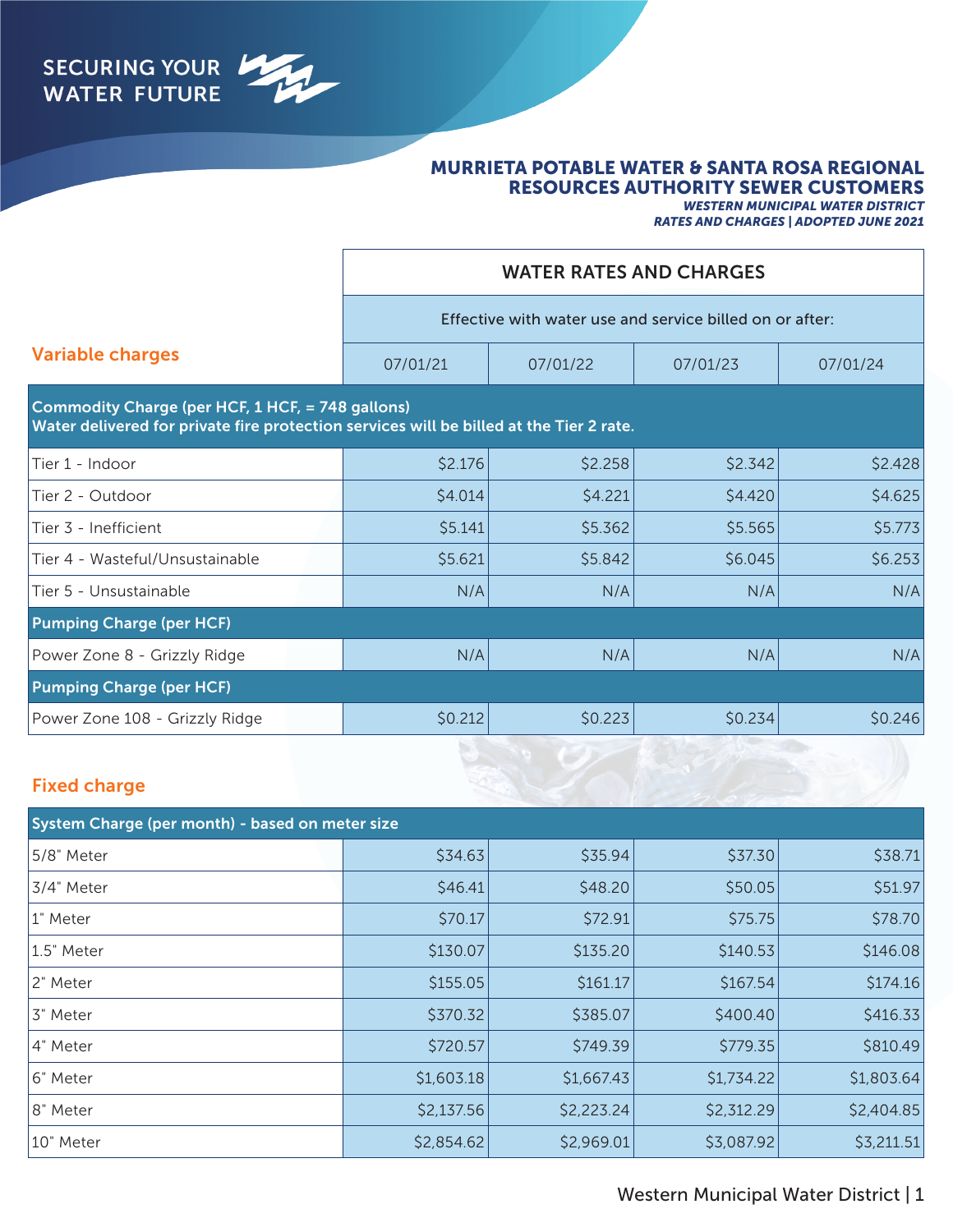# SEWER RATES AND CHARGES

## Residential customers

The rates for residential customers are based on an equivalent dwelling unit (EDU). One EDU is the quantity of wastewater an average single-family residential customer contributes to the sewer system. Each residential home is assigned one EDU.

## Commercial customers

Commercial customers are assigned EDUs based on their expected peak wastewater flows relative to an average single-family residential customer. Commercial, industrial and institutional EDU amounts can be found on the customer's billing statement.

|                                                                                      | <b>SEWER RATES AND CHARGES</b><br>Effective with sewer service billed on or after: |          |          |          |
|--------------------------------------------------------------------------------------|------------------------------------------------------------------------------------|----------|----------|----------|
|                                                                                      |                                                                                    |          |          |          |
|                                                                                      | 07/01/21                                                                           | 07/01/22 | 07/01/23 | 07/01/24 |
| Santa Rosa Regional Resources Authority (SRRRA) Sewer Rate (Rate per EDU, per month) |                                                                                    |          |          |          |
| <b>SRRRA Sewer Rate</b>                                                              | \$42.58                                                                            | \$43.14  | \$44.01  | \$44.91  |

# COMMERCIAL CUSTOMERS ONLY – PRIVATE FIRE SERVICE RATES

Commercial buildings have at least one dedicated water pipeline for fire suppression use. This dedicated pipeline, called a "private fire service," is used to accommodate the rapid delivery of large volumes of water in the event of a fire. Western is proposing a change to the methodology for calculating the System Charge for private fire service to comply with industry standards established by the American Water Works Association. Current rates also include a square footage charge that will not be continued with the rates.

# Monthly System Charge

|                           | <b>RATES</b>                                             |          |          |          |  |
|---------------------------|----------------------------------------------------------|----------|----------|----------|--|
| <b>Pipe Diameter Size</b> | Effective with water use and service billed on or after: |          |          |          |  |
|                           | 07/01/21                                                 | 07/01/22 | 07/01/23 | 07/01/24 |  |
| 3-inch                    | \$25.11                                                  | \$25.96  | \$26.85  | \$27.76  |  |
| 4-inch                    | \$40.47                                                  | \$41.85  | \$43.28  | \$44.77  |  |
| 6-inch                    | \$95.58                                                  | \$98.85  | \$102.26 | \$105.79 |  |
| 8-inch                    | \$190.63                                                 | \$197.18 | \$203.99 | \$211.04 |  |
| $10$ -inch                | \$333.61                                                 | \$345.08 | \$357.00 | \$369.35 |  |
| $12 - inch$               | \$531.77                                                 | \$550.06 | \$569.06 | \$588.77 |  |